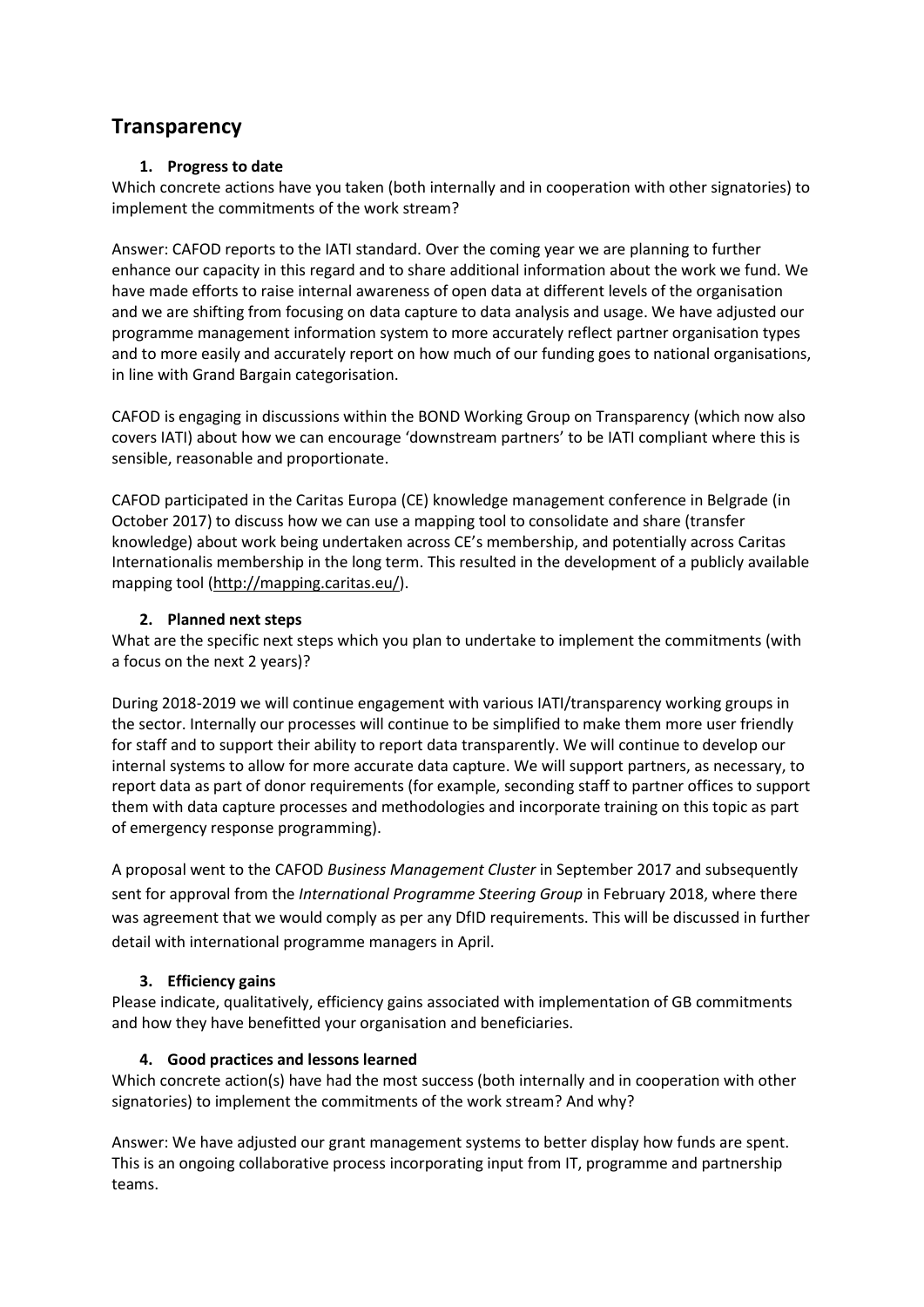# **Localisation**

#### **5. Progress to date**

Which concrete actions have you taken (both internally and in cooperation with other signatories) to implement the commitments of the work stream?

CAFOD's Humanitarian Capacity Strengthening programme team has worked over the last year to provide support to partners across Africa and Asia. The flagship programme emphasises the development of long-term sustainability and autonomy of local actors through a holistic approach to organisational development separate from project/response funding cycles.

The Humanitarian Capacity Strengthening (HCS) programme accompanies a small handful of organisations which are committed to enhancing their abilities to respond to emergencies and manage humanitarian programmes. This work starts with an in-depth and holistic self-assessment process, undertaken by the organisation itself, of existing capacities and areas for improvement. Based on this self-assessment, the CAFOD HCS team support partners to develop implementation and monitoring plans to track changes within the organisation and, ultimately, their impact in communities and increased capacity to respond during crises. As a direct result of CAFOD's capacity strengthening work, partners have been supported to bridge the otherwise challenging divide between local level response and internationally-managed funding, through strengthening partners' capacity to absorb and manage programmatic funding.

As part of the START/DEPP-funded Shifting the Power programme, staff in the Democratic Republic of Congo (DRC) held a series of workshops with local humanitarian partners, with the aim of strengthening organisational capacities across a range of thematic areas. Furthermore, staff introduced partners to initiatives, issues and stakeholders active on the global level, notably Grand Bargain and Charter4Change. In the DRC, CAFOD was the lead agency for Shifting the Power, bringing together an array of actors to participate in trainings and workshops. These resulted in, among other things, better awareness of the workings of the global aid architecture. Many of these organisations went on to endorse the Charter4Change (indeed the DRC is one of the most active and vocal countries for C4C engagement).

The humanitarian policy team continues to advocate alongside local partners and has worked to ensure that southern organisations have a seat at the international table to strengthen their influence in international coordination mechanisms. For example, during 2017 CAFOD supported direct participation of national and local actors in a number of key events being held in the global north, notably the Wilton Park Conference on localisation in June 2017, the Charter4Change annual signatories meeting in October 2017, ECOSOC-HAS and the OCHA Humanitarian Policy Forum in New York in December 2017, and the World Humanitarian Action Forum in London in November 2017.

CAFOD was also the lead agency of the Transforming Surge Capacity Project, focusing on developing training resources to share with, and deliver to, local and regionally-based humanitarian actors. This training aimed to ensure uniformity of skills and knowledge across different organisations and allow personnel to be deployed from a roster of local and international aid organisations (in the case of the Philippines, individuals on the 'surge roster' are also regularly employed by other means and can be activated to deploy from their regular day jobs) and inserted into humanitarian scenarios. The identification and training of staff from this roster has already been used on several occasions.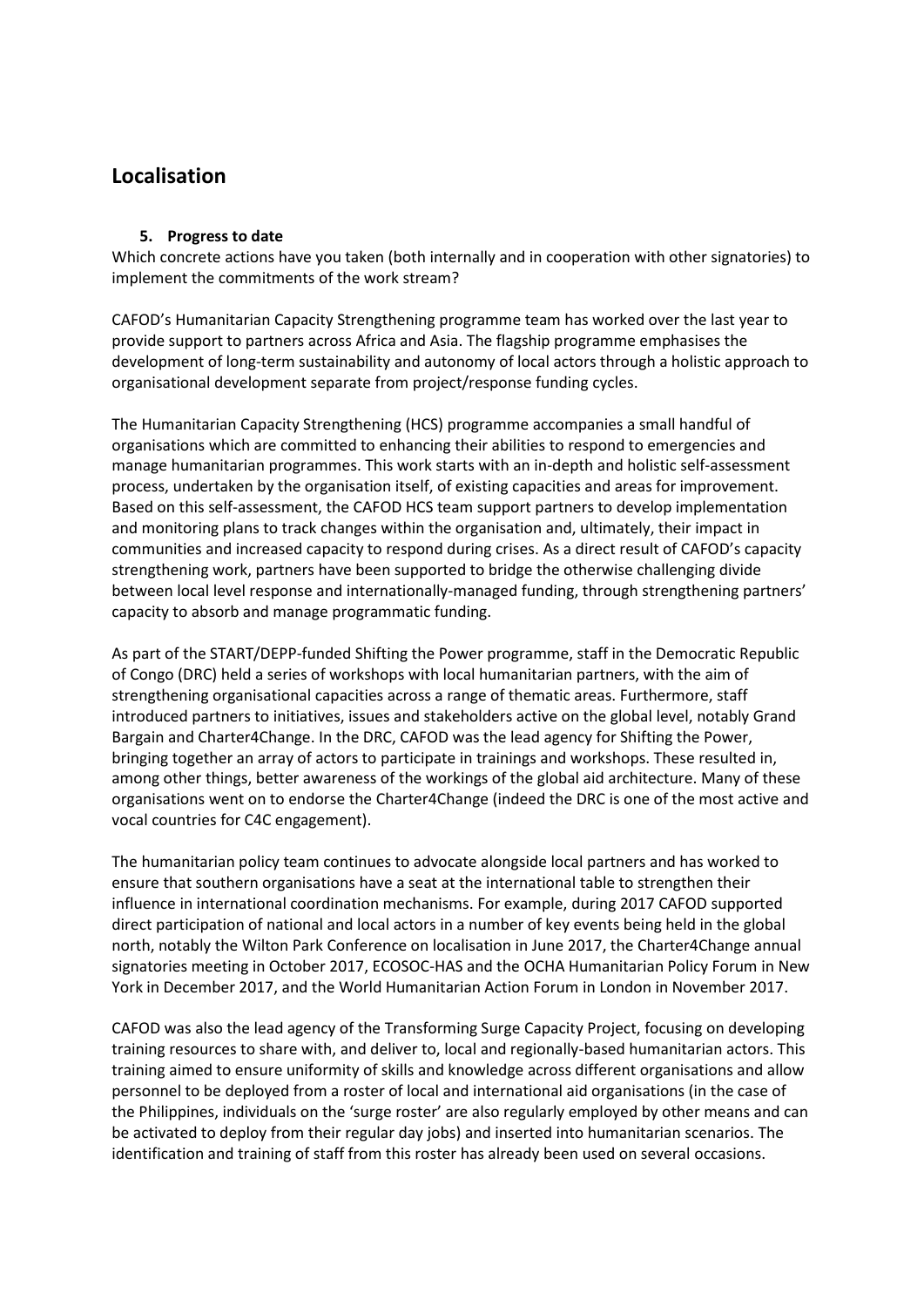CAFOD was also one of the leading voices in international forums, advocating for clarity around the meaning of the wording in the Grand Bargain Workstream 2 Commitment 5. In order to take this forward together with 2 other members of the IASC Humanitarian Financing Task Team, CAFOD cochaired the Localisation Marker Working Group which in December 2017, after a 15 month process finalised the definitions of national actors and 'as directly as possible' which was then agreed through the IASC HFTT as the sector wide definitions for the purpose of the entire GB signatories tracking and reporting on their commitment to pass 25% of humanitarian funding as directly as possible to national and local actors.

Within the GB, we are active in the regular workstream 2 teleconferences, and have worked with the co-conveners to ensure that a wide cross section of national and local actors join the working group. We have also fed into the workstream workplan. CAFOD is one of the NGO focal points for GB workstream 2, organised through InterAction as well as just having agreed to be the localisation contact for BOND's Humanitarian Working Group. We are also members of the VOICE Network's Grand Bargain Taskforce and sit on the steering group for a VOICE project on the Grand Bargain. Furthermore, we are on the CI localisation working group and have participated in the elaboration of a survey to go out to all 160+ Caritas Internationalis Member Organisations, and supported the development of a localisation position paper with other CI members of the Charter4Change, which will be finalised in the coming months. We have also recently been invited to join the START Networks' informal group/taskforce working on taking forward localisation within the network.

We have adapted the IASC definitions into our grant management system in order to be able to report and track against GB requirements and definitions by the 2020 deadline. These are now in place, and the tracking and recording of data in these system-wide agreed categories will start at the beginning of our new financial year, April 2018.

#### **6. Planned next steps**

What are the specific next steps which you plan to undertake to implement the commitments (with a focus on the next 2 years)?

The CAFOD humanitarian capacity strengthening programme referenced above, has recently undergone a strategic review and will be entering into new priority countries: Nigeria, Sierra Leone and Nigeria, in addition to existing programme partners and will have a more defined remit.

CAFOD will continue to bring the voice of local actors into global debates, and to raise their profile in our communications work and via relevant publications and media outlets.

We continue to sit on the steering committee for the ECHO-funded Advancing Localisation Through Partnerships consortium and to contribute support and expertise in the 4 country contexts of this programme (South Sudan, Nigeria, Nepal and Myanmar).

During 2018 we will continue to support the capacity of actors in the Near Network through an ECHO funded grant, and we will support the roll-out of their pooled-funding mechanism for local responders. Furthermore, we will continue to work with the Near Network to build the capacities of their members and their abilities to access and absorb funding and to engage with stakeholders in the international aid system, through a series of trainings and workshops.

We will continue as one of the leading voices in the Charter4Change, and to raise awareness of this initiative (especially at national level) and the obligations of INGOs to their local partners, and to encourage all signatories to adapt their systems and practices to truly live up to the 8 C4C commitments they have signed up to and to encourage the 200+ national actors who have endorsed the Charter to hold their INGO signatory partners to account for implementing their commitments.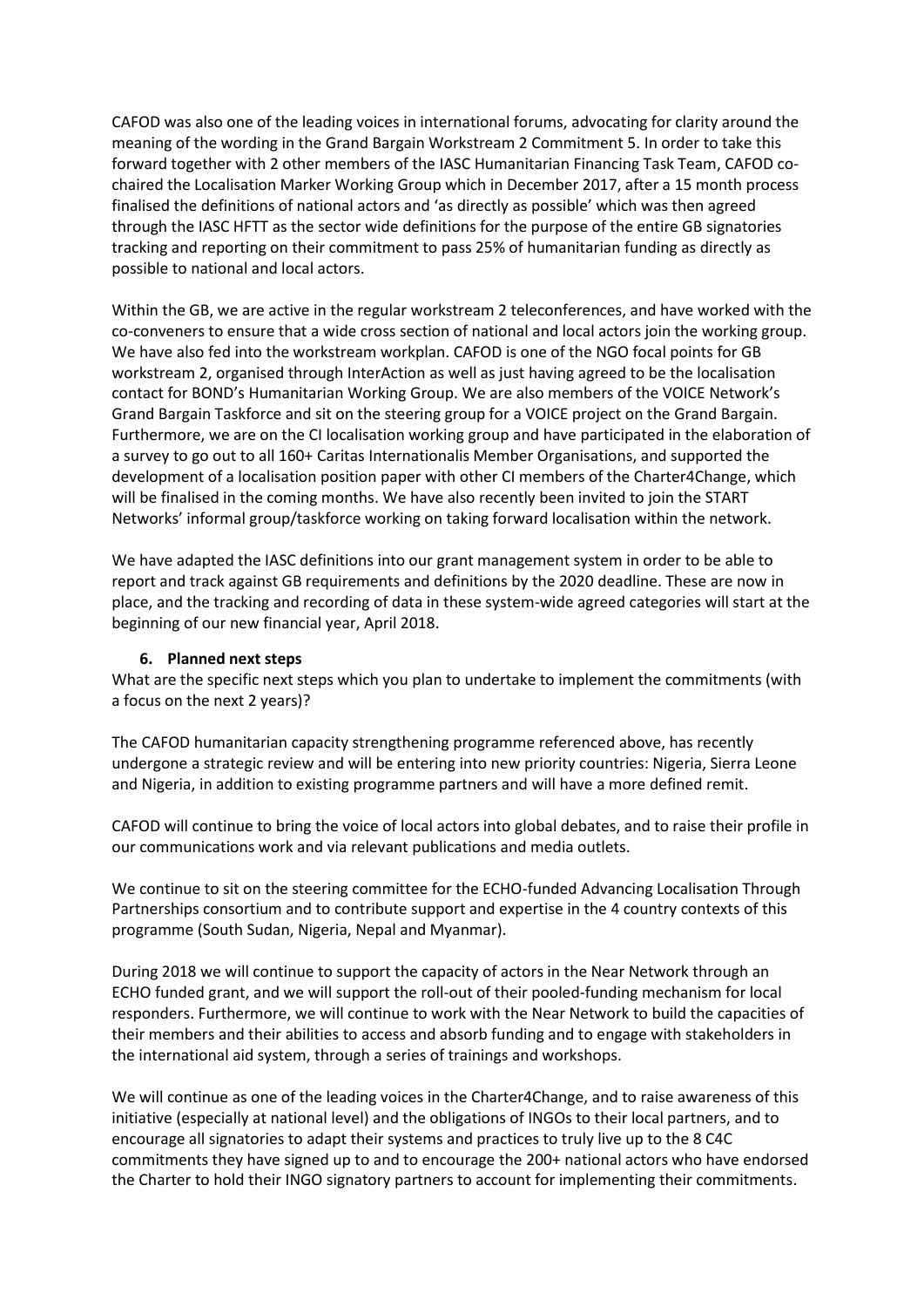## **7. Efficiency gains**

Please indicate, qualitatively, efficiency gains associated with implementation of GB commitments and how they have benefitted your organisation and beneficiaries.

## **8. Good practices and lessons learned**

Which concrete action(s) have had the most success (both internally and in cooperation with other signatories) to implement the commitments of the work stream? And why?

CAFOD's emphasis on incorporating partner feedback into programme and strategy development is responsible for much of our success with regards to implementation of Grand Bargain commitments.

Within our capacity strengthening work, partners are supported to identify priority thematic areas for their development (e.g. governance, finance, accountability, HR) and to develop implementation strategies based on these assessments.

Within the Charter4Change CAFOD led the call for better engagement with local actors and advocated for their involvement in the 2017 signatories meeting in The Hague.

It is critically important to our operating model to ensure that partner inputs, speaking as the actors best-placed to speak for communities in crisis, are reflected in our own organisational strategies and priorities.

# **Cash**

## **9. Progress to date**

Which concrete actions have you taken (both internally and in cooperation with other signatories) to implement the commitments of the work stream?

Answer: We are increasing the prevalence of CTP as part of our overall programming. Cash and other voucher transfer programmes have been rolled out, including in collaboration with other GB signatories, in DRC, Europe (refugee response), Nigeria, Ethiopia, Nepal and as part of our Syria programme response.

The Head of Humanitarian Programmes (Africa) attended the initial set-up meeting of the Caritas Internationalis (CI) Cash Working Group, hosted by Caritas Germany. The post-holder and other staff continue to contribute to these meetings and discussions. A principle objective of this working group is to develop a CI position paper on the use of cash transfer programming.

During 2017 CAFOD set up an internal Cash Interest Group which developed a cash discussion paper (in consultation with colleagues across the organisation) including recommendations for improved learning and dissemination of knowledge on cash resources throughout CAFOD.

#### **10. Planned next steps**

What are the specific next steps which you plan to undertake to implement the commitments (with a focus on the next 2 years)?

Answer: We will continue to expand cash programming as part of our emergency response, and ensure greater staff understanding and learning around this theme.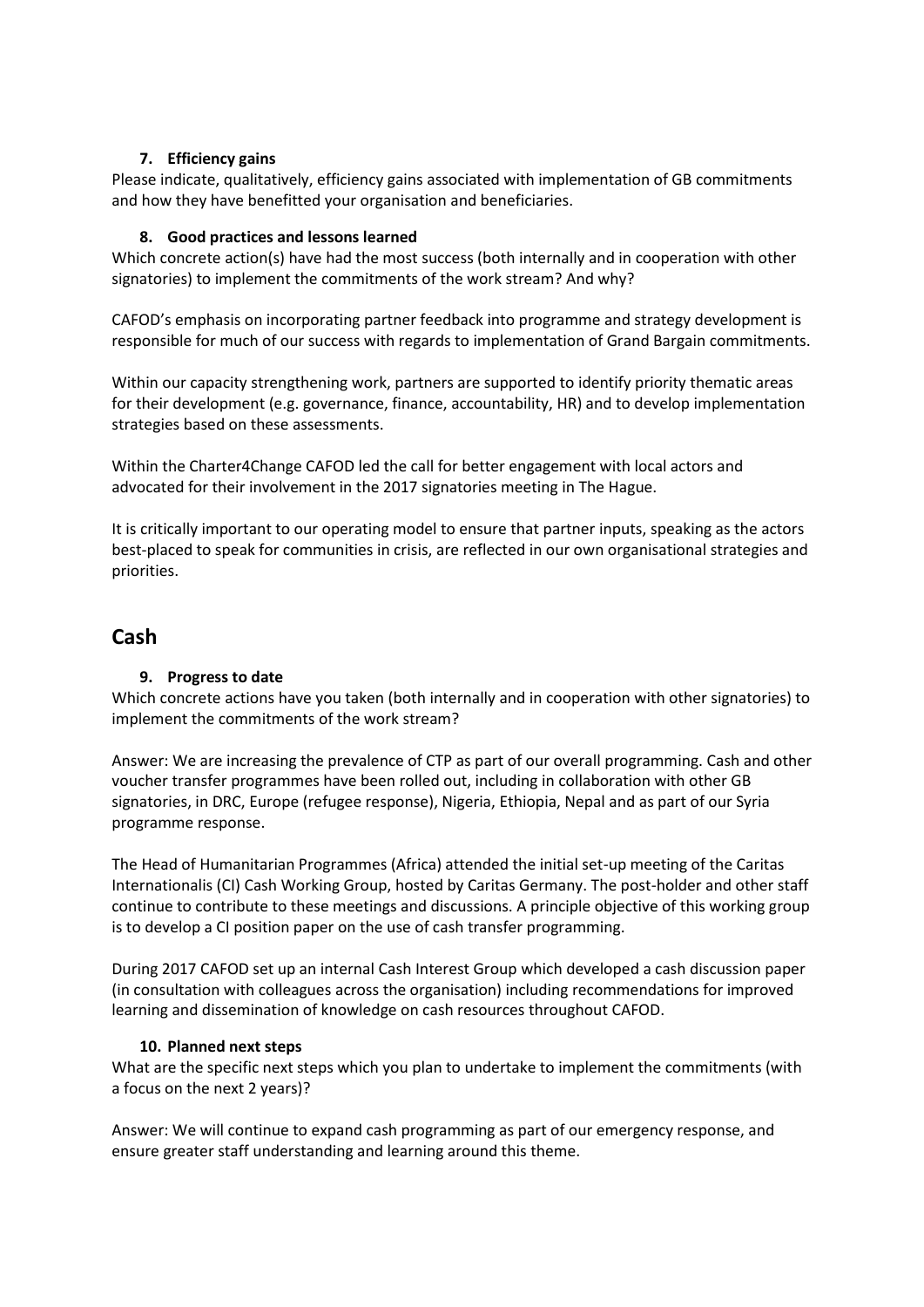As a member of the CI Cash Working Group we will draw upon the diversity of (unique) experiences and expertise within the Caritas network to reinforce our capacities and influence as practitioners of (and advocates for) CTP. The working group will also deliver standardised and coordinated tools and methodologies for assessments, training and shared learning across the federation.

## **11. Efficiency gains**

Please indicate, qualitatively, efficiency gains associated with implementation of GB commitments and how they have benefitted your organisation and beneficiaries.

## **12. Good practices and lessons learned**

Which concrete action(s) have had the most success (both internally and in cooperation with other signatories) to implement the commitments of the work stream? And why?

Answer: We have communicated the use of cash to supporters via our website and have dedicated resources available to explain the benefits and modalities of cash programming.

We collaborate with other members of the CI network (both bilaterally and via the CI Cash Working Group) to share resources, learning and experiences on the use of cash programming.

# **Participation Revolution**

## **13. Progress to date**

Which concrete actions have you taken (both internally and in cooperation with other signatories) to implement the commitments of the work stream?

In August 2017 CAFOD staff were provided with a practical training on Core Humanitarian Standards (CHS), to deepen knowledge of the commitments and skill-up on putting CHS into practice in programmes.

CAFOD staff participate in the Caritas Internationalis Accountability Working Group, developing and promoting accountability and protection mainstreaming tools for CI Member Organisations around the world.

The CAFOD complaints handling policy is currently being revised and a safeguarding email has been set up as an easy point of access.

Protection mainstreaming – with participation and accountability as key principles – assessments have been undertaken with staff and partners in Nepal, South Sudan and Nigeria, with follow up support to put action plans into practice.

CAFOD's humanitarian capacity strengthening programme engages with partners at local level. This programme has resulted in participation of local actors on national and regional coordination bodies in several country contexts, and in some instances in collaboration with the Start Network's Shifting the Power project (CAFOD had designated Shifting the Power focal points to engage with partners in several country contexts) The programme also incorporates training on CHS including needs assessment and feedback mechanisms, ultimately leading to greater engagement with, and accountability to, communities.

## **14. Planned next steps**

What are the specific next steps which you plan to undertake to implement the commitments (with a focus on the next 2 years)?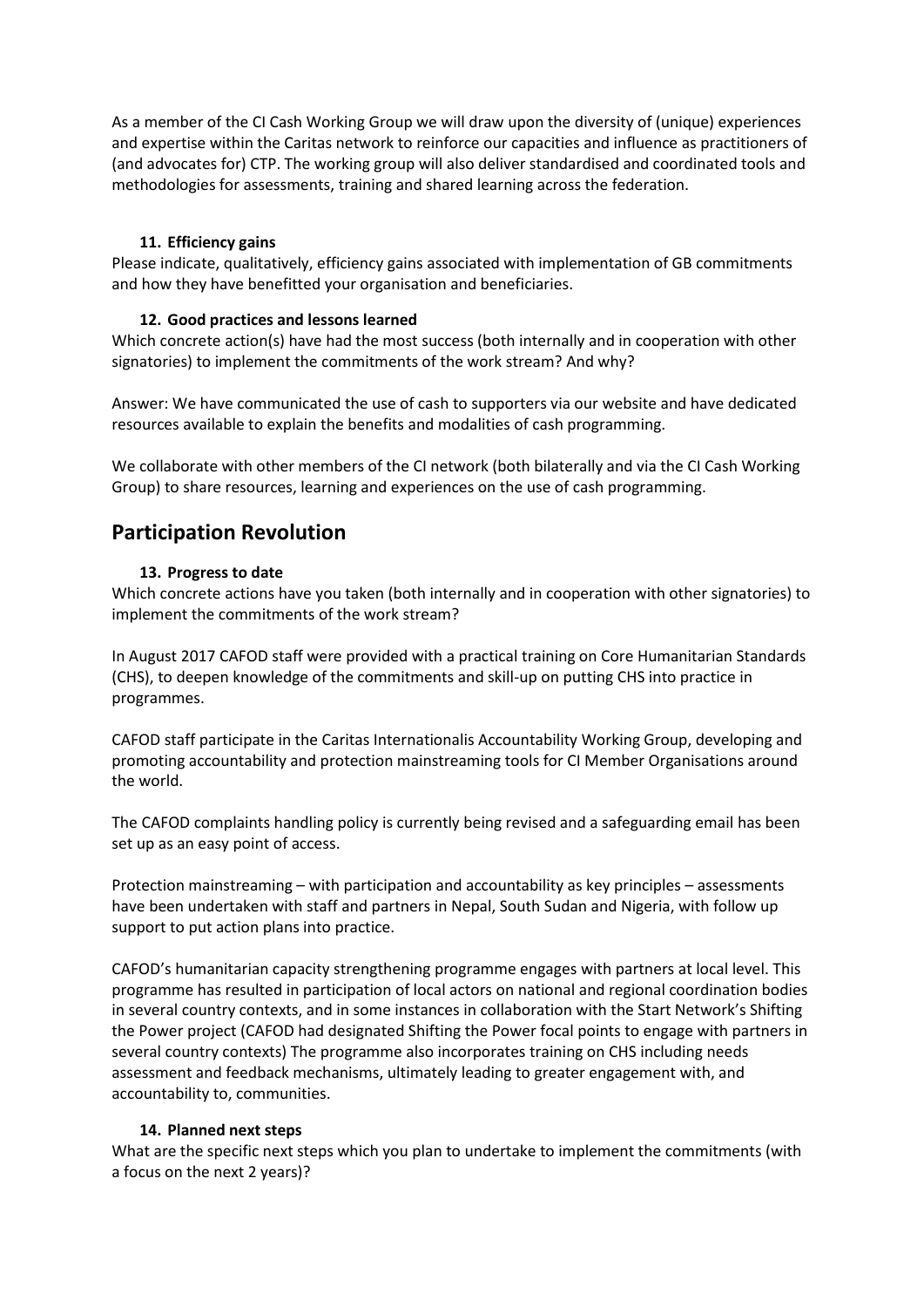Answer: CAFOD will continue to participate at local level and on the global steering committee for the ECHO funded Accelerating Localisation Through Partnerships project. A major outcome of this initiative is to empower local actors to strengthen their capacity to hold leadership roles in emergency response settings. Participation of local level actors will, by proxy, ensure better and more direct engagement with communities in the planning and execution of relief programming.

CAFOD will continue to take a leading role in the Charter4Change. This initiative aims to become more locally driven over coming months, with emphasis on supporting and empowering local actors to directly influence and shape international organisations and contribute to global discussions on reforming the humanitarian system.

Evaluation findings will be discussed in regular management team meetings

#### **15. Efficiency gains**

Please indicate, qualitatively, efficiency gains associated with implementation of GB commitments and how they have benefitted your organisation and beneficiaries.

Answer: CAFOD have maximised learnings and cost savings through shared posts such as the accountability advisor (with Christian Aid) and protection mainstreaming coordinator (with CRS and Caritas Australia)

#### **16. Good practices and lessons learned**

Which concrete action(s) have had the most success (both internally and in cooperation with other signatories) to implement the commitments of the work stream? And why?

Answer: Protection mainstreaming training and better awareness of the topic amongst staff has resulted in more inclusive programming.

# **Earmarking and flexibility**

#### **17. Progress to date**

Which concrete actions have you taken (both internally and in cooperation with other signatories) to implement the commitments of the work stream?

#### **18. Planned next steps**

What are the specific next steps which you plan to undertake to implement the commitments (with a focus on the next 2 years)?

Answer: We are in the process of reviewing our 'General Emergencies Fund' policies to provide stronger accountability and evidencing/documenting around decisions on whether or not to allocate funding.

#### **19. Efficiency gains**

Please indicate, qualitatively, efficiency gains associated with implementation of GB commitments and how they have benefitted your organisation and beneficiaries.

#### **20. Good practices and lessons learned**

Which concrete action(s) have had the most success (both internally and in cooperation with other signatories) to implement the commitments of the work stream? And why?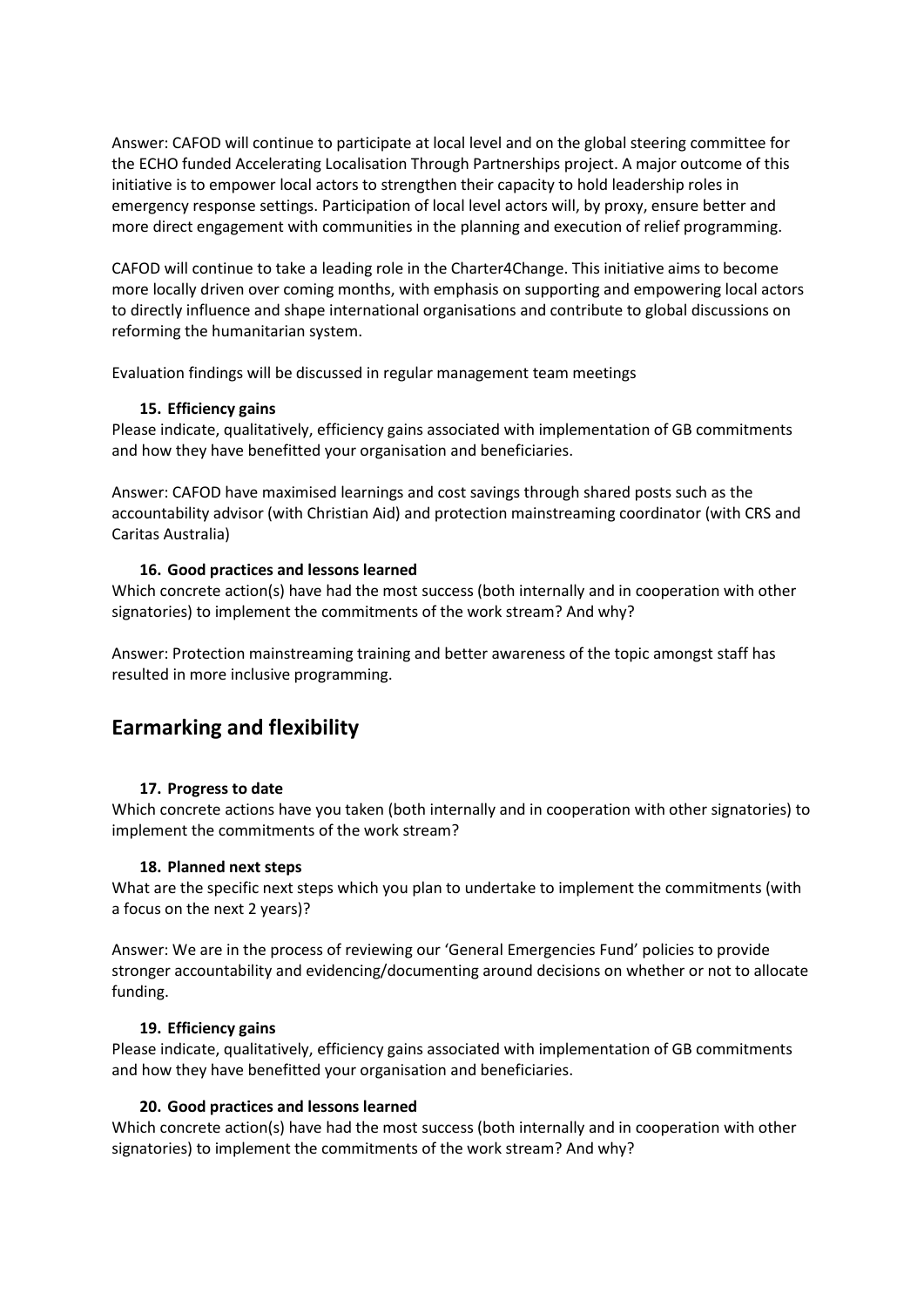# **Reporting requirements**

## **21. Progress to date**

Which concrete actions have you taken (both internally and in cooperation with other signatories) to implement the commitments of the work stream?

Answer: Integration of Caritas International Management Standards, via which, as part of Caritas Internationalis we are able to accept financial checks done by CI or other member agencies.

We have mapped crossover between our internal direction, Charter for Change, Grand Bargain and CHS Commitments with a view to consolidating the actions we need to take and be able to streamline reporting.

We have supported work undertaken within the IASC HFTT, and led by ICVA, to harmonise and simplify reporting requirements, as reflected by the *Less Paper, More Aid* initiative. This has, so far, resulted in recommendations and resources in support of efforts to raise awareness of, and ultimately reduce, downstream reporting burden through simpler, more flexible and better harmonised reporting mechanisms. CAFOD also worked with OCHA colleagues to streamline PACT reporting on the Agenda for Humanity commitments so that reporting on the initiatives is compatible.

## **22. Planned next steps**

What are the specific next steps which you plan to undertake to implement the commitments (with a focus on the next 2 years)?

Answer: With other Charter4Change signatories, we aim to integrate, to the extent practical and appropriate, Grand Bargain, WHS and C4C reporting, in line with commitments to streamline reporting against Agenda for Humanity initiatives.

We will be investing time in improving the technology we have (e.g. improving the back-end of our international programme database to better support self-service reporting) and where appropriate, look to use other technologies to meet needs.

We are exploring adding results information to IATI Standard, and how we can better share data we have in more consumable format to support decision-making and learning.

#### 23. **Efficiency gains**

Please indicate, qualitatively, efficiency gains associated with implementation of GB commitments and how they have benefitted your organisation and beneficiaries.

## **24. Good practices and lessons learned**

Which concrete action(s) have had the most success (both internally and in cooperation with other signatories) to implement the commitments of the work stream? And why?

# **Humanitarian-Development engagement**